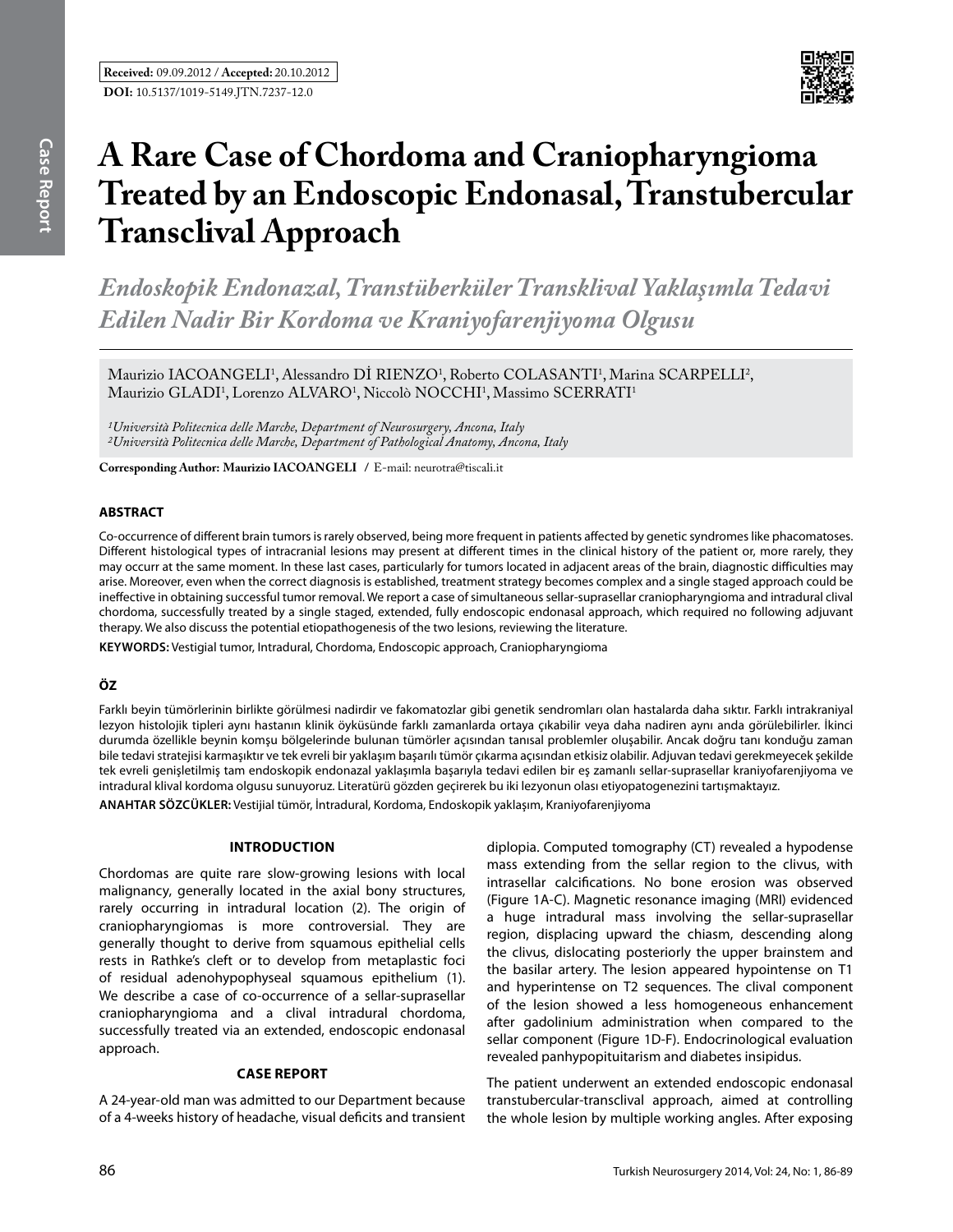the dural layer from the sellar floor to the clivus, the dura was opened. The upper component of the lesion, partly solid and partly cystic, was easily removed by suction/dissection technique. The aspect of the clival portion was different. It appeared grayish, gelatinous, firmly adherent to the adjacent structures and the removal was gross-total, exposing the

basilar trunk and the brainstem. A watertight closure was performed using a subdural inlay graft of collagen matrix, an overlaying fascia lata graft over the clivus and a nasoseptal mucosal flap over the sellar floor. The retropharyngeal mucosa was finally re-approximated and closed by full thickness stitches. Nasal packing to reduce risks of graft migration was



**Figure 1:** Admission CT revealing a hypodense sellar mass with calcifications (white arrow) **(A, B)** and without bone erosion **(C)**. T1 **(D)**, T2 **(E)**, postgadolinium-T1 **(F)** sagittal MRI confirming an intradural, bilobate suprasellar-sellar-retroclival mass, with brainstem compression. Two-years follow-up sagittal T1 **(G)**, T2 **(H)** and postgadolinium-T1 **(I)** MRI demonstrated brainstem re-expansion without tumor recurrence.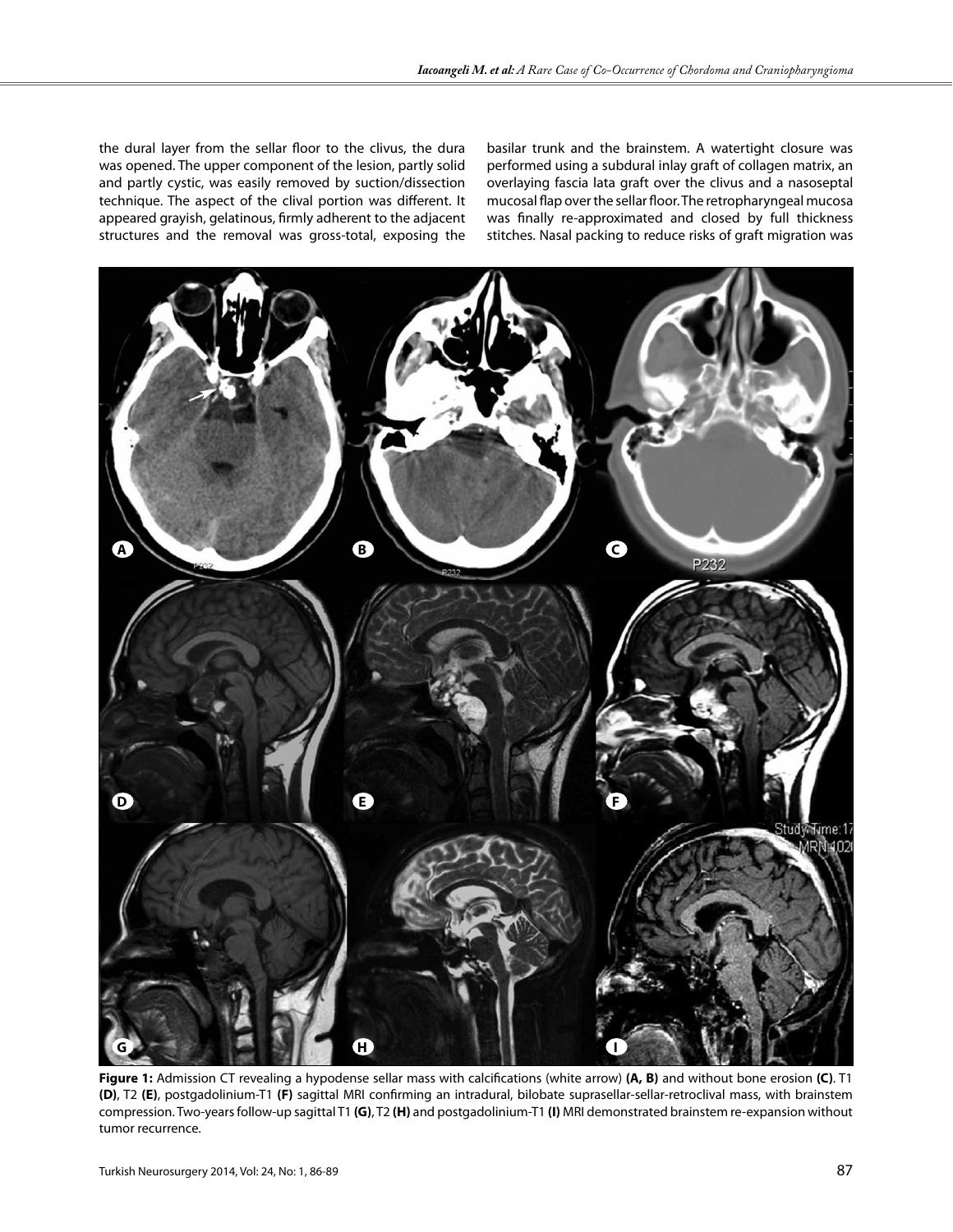performed by a dual chambered silicone catheter, inflated under endoscopic control.

Postoperative course was uneventful and patient's visual and endocrine deficits rapidly improved.

Histopathologic examination disclosed the presence of two different tumors. The sellar-suprasellar lesion showed confluent laminated masses of keratin with extensive calcification (wet keratin) surrounded by an exuberant gliotic reaction with Rosenthal fibers. Very small fragments of squamous epithelium interpreted as infiltrating tongues of craniopharyngioma were also identified (Figure 2A,B). The retroclival lesion was an intradural chordoma, composed of large cells arranged in cohesive sheets and cords separated by scant myxoid and basophilic stroma. The cytoplasm was abundant and vacuolated, giving the cells their characteristic "physaliphorous" aspect. The nuclei were bland and mitotic activity was not apparent. The tumor showed intense and diffuse staining for cytokeratin and S100 protein (Figure 2C,D). No relationship between the two lesions was found at histologic examination. MRI, performed 3-6 and 12 months after surgery, then once a year, confirmed a gross-total removal of the lesions with no recurrences at 2 years follow-up (Figure 1G-I).

## **Discussion**

The oncological interest of this case is represented by the cooccurrence of two midline cerebral tumors both developing from vestigial remnants but histologically unrelated.

The origin of craniopharyngiomas remains controversial. They are generally thought to derive from squamous epithelial cells rests in Rathke's cleft. Another hypothesis suggests a development from metaplastic foci of residual adenohypophyseal squamous epithelium. Anyway the theory of a dual origin does not question their vestigial origin (1). Although their most common location is the suprasellar region, they can rarely extend along the skull base in the posterior fossa (3). Thereby, despite a radiological differentiation between craniopharyngiomas and chordomas is possible, a lesion extending from the suprasellar region to the retroclival area may create diagnostic difficulties.



**Figure 2:** Photomicrographs of surgical specimens. Craniopharyngioma: confluent laminated masses of "wet keratin" **(A)**. Gliotic reaction with Rosenthal fibers surrounding masses of keratin **(B)**. Chordoma composed of large physaliphorous cells **(C)**. Cytokeratin AE1-AE3 staining of the chordoma **(D)**.